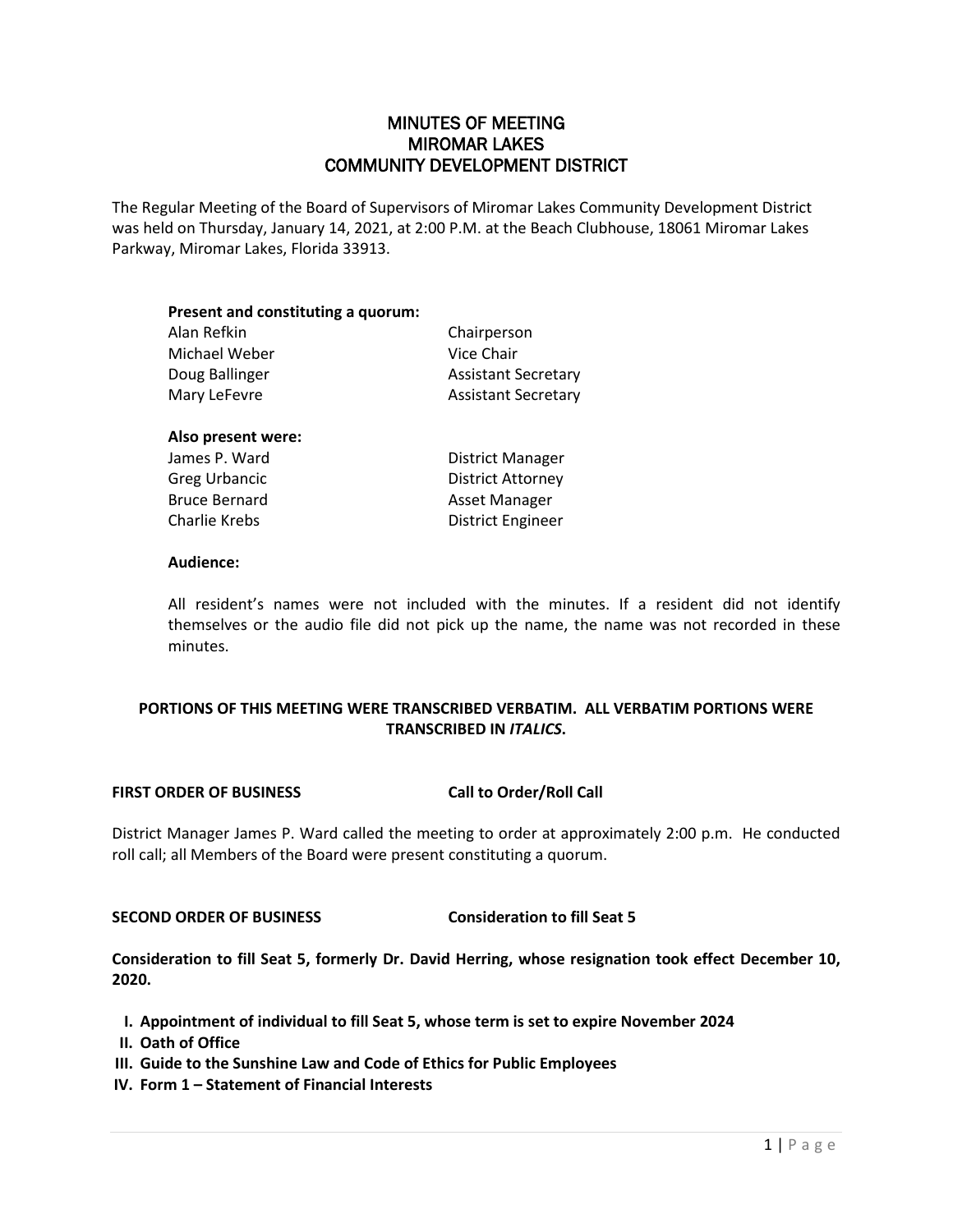Mr. Ward explained this remaining seat on the Board could be filled at any time the Board desired. He noted there was no requirement to advertise the position and no requirement to hold an election, it simply fell to the remaining Board Members to select a replacement. He asked the Board how it wished to proceed.

*Mr. Doug Ballinger: I would call for a person to fill the remaining seat on the Board. He is a very fine fellow. He is a good person. He is a family man. His name is Pat Reidy. He is a fine fellow that has lived here for 14 years, in Miromar Lakes. He spent the first 7 years in Valencia and was on the Board there of the HOA. He then moved to Bellini and has been on the HOA Board there for 7 years. He is very familiar with what goes on here in Miromar. It's not like he's unknown. I asked him to give me some background information as far as his work was concerned. Here's what he gave me.*  Mr. Ballinger discussed the jobs Mr. Reidy had over the years including being a CPA, comptroller positions, corporate positions, and CFO of Talon Development Company. He indicated Mr. Reidy was highly qualified to serve on the CDD Board and would be an excellent addition to the board. He stated Mr. Reidy was very dependable and had effectively assisted himself with a non-profit charity gala event. He asked the Board to consider Mr. Pat Reidy for the open Seat on the Board. He noted Mr. Reidy was willing to serve on the Board.

*Mr. Mike Weber: I have known Pat for a few years now, and he lived across the street from me.* Mr. Weber indicated Mr. Reidy was a family man, a good guy, and would be an excellent choice for the Board.

Mr. Alan Refkin asked how the Board should proceed. Mr. Ward stated a simple motion and second were required to elect an individual to fill Seat 5.

*Mr. Urbancic: Did we confirm he is a registered elector living in the District and a Florida resident?*

Mr. Ward responded in the affirmative.

Ms. Mary LeFevre indicated she was unfamiliar with Mr. Pat Reidy.

**On MOTION made by Mr. Doug Ballinger, seconded by Ms. Mary LeFevre, and with all in favor, Pat Reidy was elected to fill Seat 5 of the CDD Board.** 

*Mr. Ward: I will reach out to Mr. Reidy and ask him to attend the next Meeting and will swear him in at the next Meeting and Greg and I will review the Sunshine Law, etc., and you will be all set to go.* 

**THIRD ORDER OF BUSINESS Consideration of Resolution 2021-1**

#### **Consideration of Resolution 2021-1, Re-Designation of the Officers of the District**

*Mr. Ward: Normally, after we have a new member come to the Board, we have a resolution that redesignates the officers of the District. The way in which this Statute works is there is no required time for you to do this. Normally, most Districts that I've worked with over the years, every time there is an election, we do it unless the election was the exact same people who were on the Board before. You*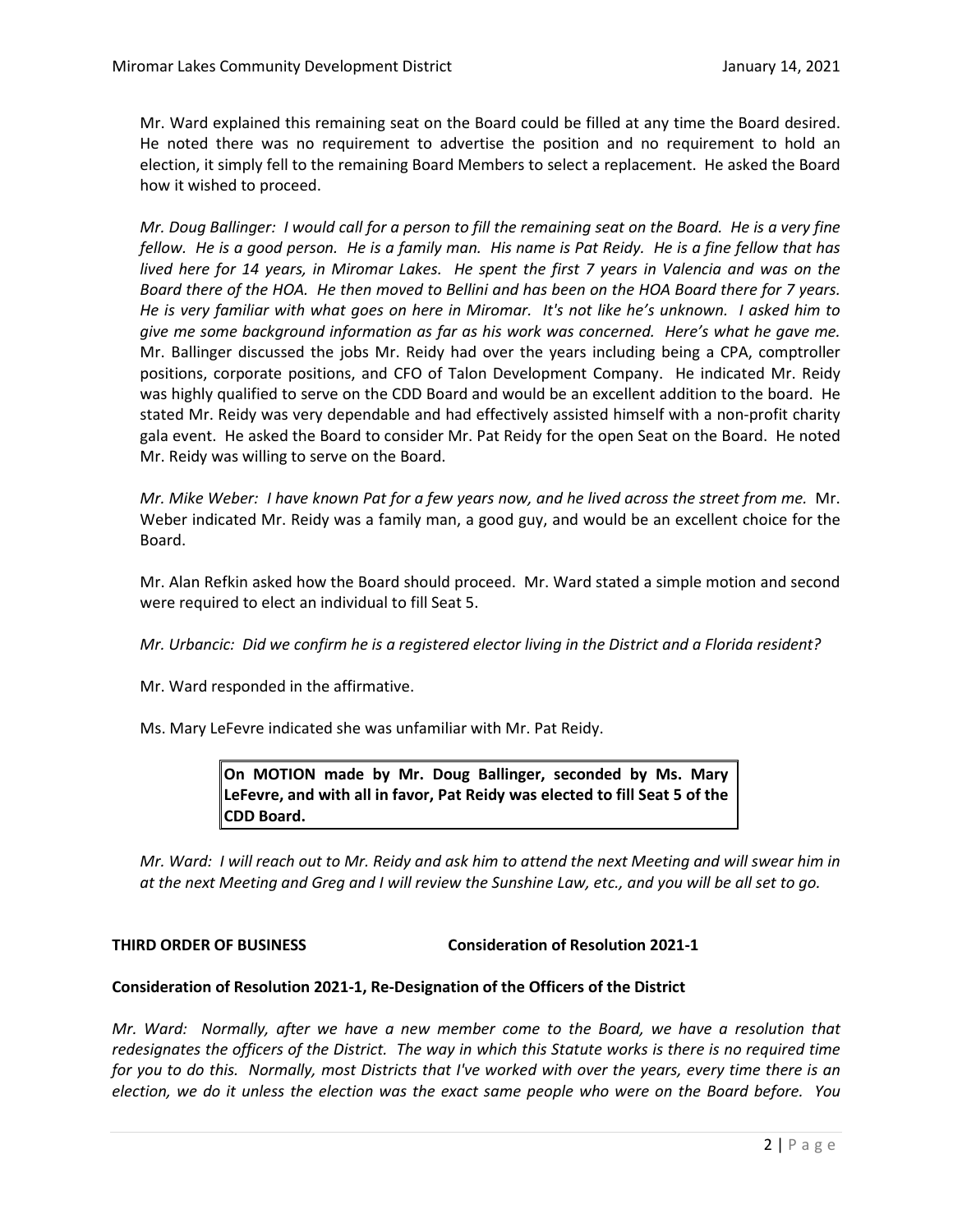*have a new member joining you and David was obviously your Chair for many years. Your current Vice Chair is Mr. Ballinger. The balance of the Board serves as Assistant Secretaries, and I serve as Treasurer and Secretary. You should discuss who you would like to fill in those positions. We will just fill in the names when you make a decision, and we will go from there.* 

*Mr. Ballinger: I no longer seek the office of Vice Chair. I would like to be elevated to an Assistant Secretary.* 

*Mr. Weber: I would like to nominate Alan Refkin to Chairman. Alan is, I think, the most senior person on the Board and has a good history of what has transpired over time, is very dependable, and I'd like to suggest we nominate Alan to that position.* 

Ms. LeFevre nominated Mike Weber to be Vice Chairman. Mr. Ballinger agreed.

Mr. Ward noted the Resolution would show Mr. Alan Refkin as Chairperson, Mr. Mike Weber as Vice Chair, Mr. Doug Ballinger, Ms. Mary LeFevre, and Mr. Pat Reidy as Assistant Secretaries, and himself as Secretary and Treasurer. He called for a motion to approve the Resolution as amended.

> **On MOTION made by Ms. Mary LeFevre, seconded by Mr. Doug Ballinger, and with all in favor, Resolution 2021-1 was adopted as amended and the Chair was authorized to sign.**

### **FOURTH ORDER OF BUSINESS Consideration of Minutes**

## **December 10, 2020 – Regular Meeting**

Mr. Ward asked if there were any corrections or additions to the December 10, 2020 Minutes.

Mr. Mike Weber indicated there was an error on page 4, Mr. Bernard reported regarding lake bank riprap. Mr. Bruce Bernard stated the lake bank rip rap was at Volterra and lake bank restoration was Valencia.

Mr. Mike Weber: indicated there was an error on page 5 "Why wouldn't we want Ravenna to repair all that before it was turned over and given to us and we have to pay for it" was Mike Weber not Doug Ballinger, and page 6 where it says, "Mr. Mike Weber: *Yeah, it was 100 feet, 200 feet, pristine".*

Ms. LeFevre corrected the name Judy Wilson to Julie Wilson.

Mr. Mike Weber: indicated there was an error on page 9,  $4<sup>th</sup>$  line down "those are the", should be (indecipherable).

Ms. LeFevre indicated there was an error where it read "Mr. Bruce Bernard reported the new properties in Radamo (ph), and Cortina (ph)…" it should read "Mr. Bruce Bernard reported the new properties in Bergamo and Cortona…"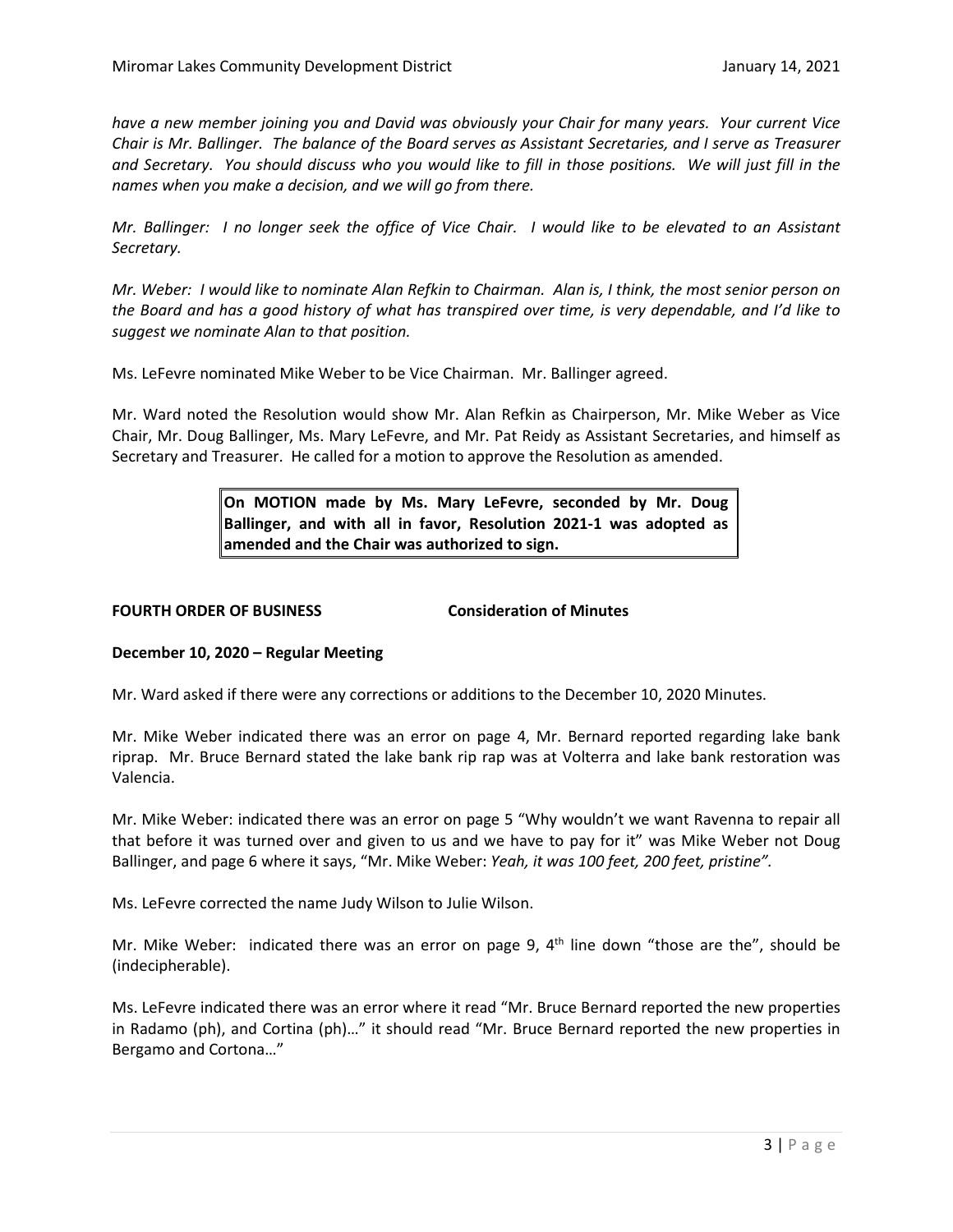Mr. Ballinger stated page 4 indicated he stated "if they had been turned over then there would have been…;" however, he believed this was not his statement. He noted he also was not the speaker at the bottom of page 4; he felt possibly this was Mr. Weber speaking.

Mr. Weber agreed.

Mr. Ballinger noted an error in Mr. Refkin's statement on page 5: "task" should read "ask." He asked about page 6, at the bottom, as Mr. Bernard's last sentence in the paragraph felt out of place. Mr. Ward indicated there had been a subject change.

Mr. Ward indicated he would make the necessary changes. He asked if there were any additional changes; hearing none, he called for a motion.

> **On MOTION made by Mr. Doug Ballinger, seconded by Ms. Mary LeFevre, and with all in favor, the December 10, 2020 Regular Meeting Minutes were approved as amended.**

#### **FIFTH ORDER OF BUSINESS Staff Reports**

#### **I. District Attorney**

*Mr. Greg Urbancic: Two things really quick: one being, as of January 1, one of the things we will be doing with all of our contractors and contracts going forward is making sure they are registered to comply with eVerify. Every contractor as of January 1 is required to register with eVerify and certify that they are registered, so that will be one thing that we do. Technically, it applies to any business doing business in the State of Florida. They have to register with the system now, but in terms of our contractors we have to make sure they are compliant. The other thing I wanted to mention is I received a call the other day, sort of as a coming attraction, I think we are going to be getting a request from the developer in the Portofino neighborhood for some encroachments into a lake maintenance easement which is dedicated to the CDD. I don't know the specifics, but I think it is just a brick paver walkway on each house. That will probably be something coming forward. Once we get a packet and more information, presuming it comes through, that will come to you for review. I'm sure Charlie will review that first to make sure we don't see an issue with impacts with our lake maintenance easements. I just wanted to report that a call was made. Other than that, if you have any questions, I'll be happy to answer.* 

*Ms. LeFevre: Is there any change in the conversations we have had on Ravenna since last we spoke?*

*Mr. Ward: I've been the primary contact in the last month, the couple of conversations I've had with one of the Board Members, they are trying to move this forward. I have pushed back these HOA attorneys on deeding the property over to the CDD because of the way their HOA documents are written. In addition, they do have some extraneous requirements that they want from the CDD which I simply said no, the Staff is not going to be in a position to recommend those to you all. They were things like they want control over the District's ability to maintain the lake and we have to notify them of this, that and the other thing. The fountain that's there, they want to have certain maintenance standard and a certain maintenance standard for the lakes, etc. I said look, you have a*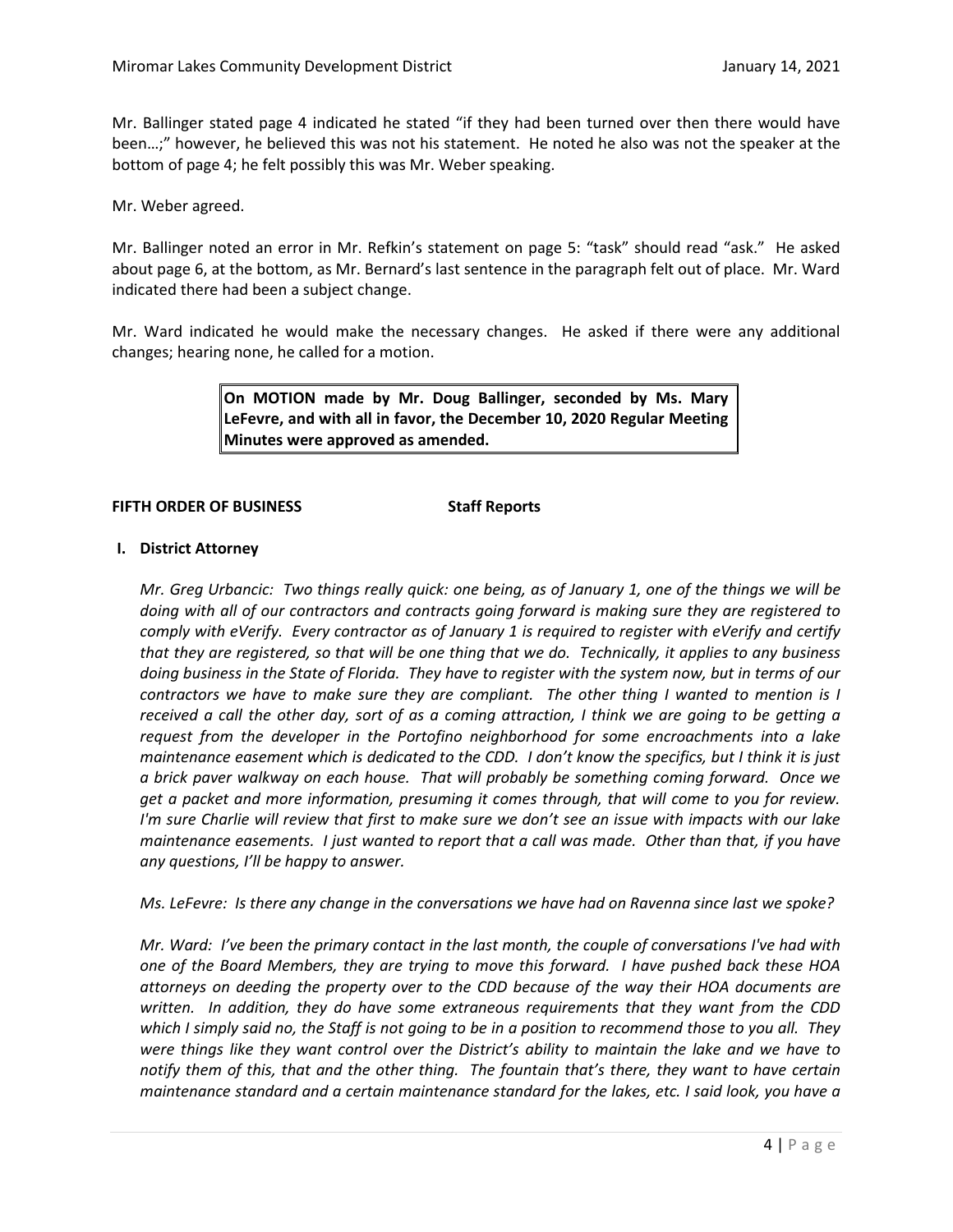*choice, either turn them over to us and let us do our jobs, or you can keep them and do whatever you*  want with them. I think the biggest issue is the turnover of the lake itself by deed to the District, but *we will see how they get through that process over the next few months.*

*Mr. Alan Refkin: When we do the turnover do we pick up the fountain automatically? I mean, isn't it unusual for us to pick up a fountain?*

*Mr. Ward: It's not unheard of. We have some and we don't have others. It's not unusual. I told them, look, I think you guys ought to keep the fountain and we will just do an agreement with you so you can maintain it and do what you want with the darn thing. We don't really need it for purposes of our drainage system. They are still mulling things around. I don't think that's going to go through.* 

*Mr. Refkin: but our fountains that we picked up, are they all connected to the water management system?* 

*Mr. Ward: Yeah. They are all in the lake, in a particular lake somewhere.*

*Mr. Refkin: So, if we picked up something thats outside the lake and it probably doesn't suit the purpose that we designated of why we take over the responsibility. In other words, we only take over the responsibility for the fountain if it extended to the water management system, right?* 

*Mr. Ward: Yes. That's the only time we would have done it.*

*Mr. Mike Weber: When you say the lake, you can keep it or turn it over, what exactly are you thinking?* 

*Mr. Ward: Their association was not instructed by Miromar. It was some other development, so the footprint for the original piece of property that the builder or developer bought included a piece of*  an actual waterline. A pretty large piece of this community water system. They want to turn that *over to the District for obvious reasons and frankly we would like to have it for obvious reasons. Their biggest issue with that is their condo documents require 100% of the owners. Their attorneys are telling them that there has to be 100% consent of the owners plus all of the lenders which, in my entire time in this business in 40 or more years now, I've never heard of a lender having to agree to turnover a lake to a governmental agency. I think they are working through that with whoever their attorneys may be to see if they can come up with another way to solve that particular problem.* 

*Mr. Mike Weber: So with that being said the CDD is responsible for the lake and the maintenance of the shoreline, and if they don't turn it over, does that exempt us from the responsibility or are we still going to be responsible for maintaining the lake for water quality?* 

*Mr. Ward: Based upon what happened during the Alico litigation, South Florida Water Management District held our feet to the fire, so I think the answer to the question is yes.*

*Mr. Mike Weber: That being said, are they aware of that? Are they aware of the fact that if they*  don't turn it over to the CDD that they are going to be responsible for the riprap, the lakeshore, the *lake itself, that whole area? And the problem is that we are going to be responsible to South Florida Water Management District. If something should happen and they are refusing to turn it over, but we are held responsible, what recourse do we have in that event?*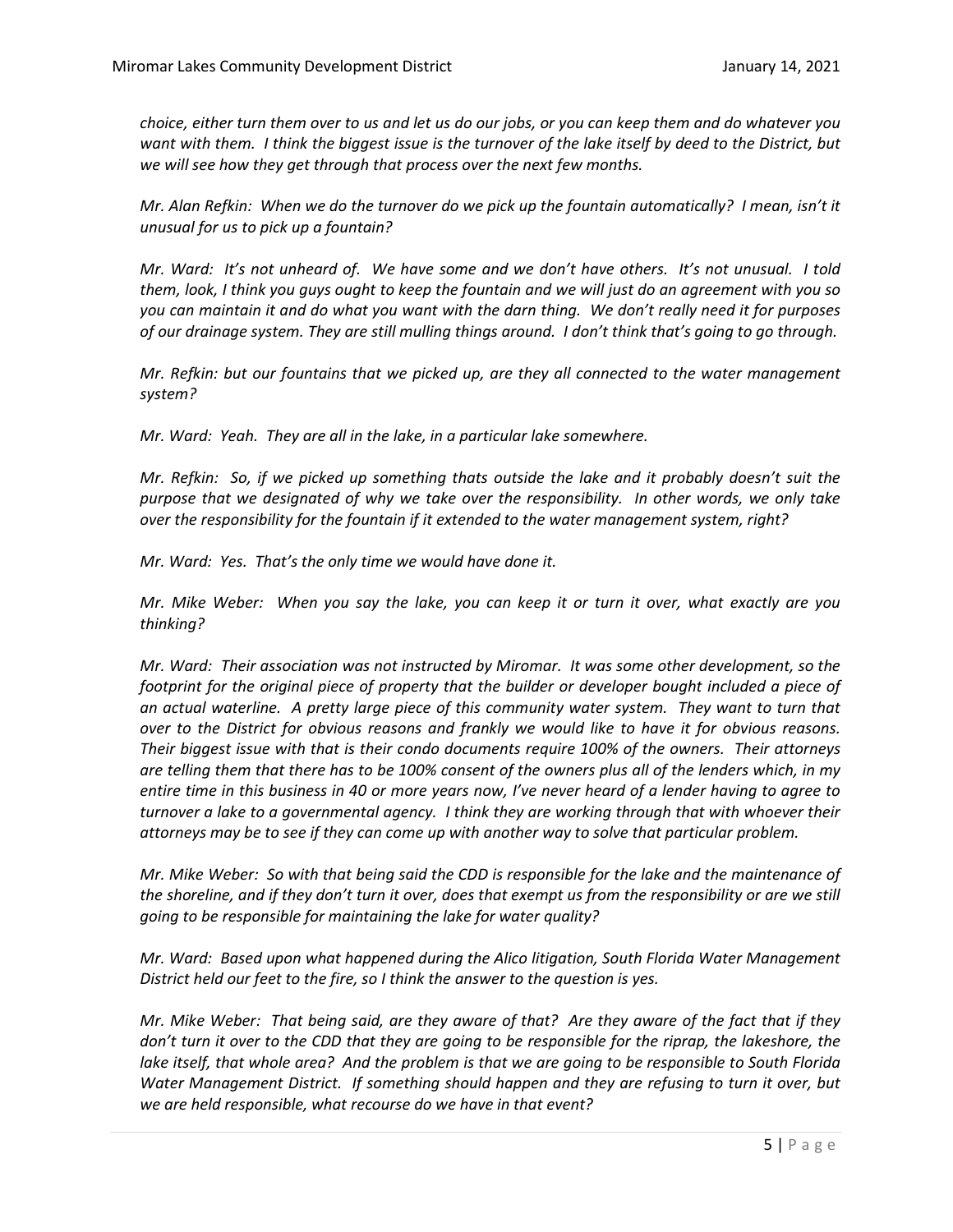*Mr. Urbancic: The one question I have for Charlie is, if they come back and claim we are responsible, can't we point the finger at them? That may not mean that you don't have a responsibility to fix it. I don't know all the permit situations with respect to that community, but I am familiar with the layout. Couldn't we either drag them in or somehow go after them to the extent that we are responsible for fixing their non-attentiveness in theory to the shoreline?*

*Mr. Ward: In answer to your first question, they have taken responsibility. I think the shoreline has some degradation to it at the moment. I did speak to the HOA about that and they are working on trying to get that fixed. Assuming the worst-case scenario the District could take the position that it's yours, but we have to fix it, and assess that community separately for that specific repair. We have not done that in the past and I would try to encourage us not to do that on a going forward basis, but as a last course, before we have to sue anybody, it would probably be the recommended way I would suggest we would go to solve that particular problem at that time.* 

*Mr. Mike Weber: Well, wouldn't another option be to meet with them and see if the document states that their HOA will be held responsible up to the point of the turnover, if and when that happens? So that we don't have to go down that path.*

*Mr. Ward: I think if we get to the point that they can't, we will have to go down that road at that point. There is no other way to deal with the issue.* 

*Mr. Mike Weber: It seems to me that we'd be better off going to their board.*

*Ms. LeFevre: I don't really see their incentive to sign something like that.* 

*Mr. Mike Weber: Actually, they do if they want to hold on to it.*

*Mr. Ward: Actually, they don't want to hold on to it. The issue really is (indecipherable 30:40). 100% consent of the owners, that's realistic, but adding the lenders to that for however many units are in this community is very unrealistic, and I think that's a very long stretch by some attorney who*  is unfamiliar with this process, but I think they need to go through that and see where they can go. *We may have a backup plan at some point in the future.* 

*Mr. Mike Weber: I'm just trying to understand, number one to understand, and number two kinda figure out the Board problem.*

*Mr. Ballinger: I have talked to a Board Member over there and there are things going on that will become easier in February when there's a change of the board. The thing is that's another month away and so if we can let that dust settle, I think we might be in a better position to get something done over there like you were talking about.* 

*Mr. Bruce Bernard: At the last Board meeting I told the Board I would get an estimated repair cost for the riprap at Ravenna. It came out to \$26,000 dollars.* 

*Mr. Doug Ballinger: On that estimate, is that for (indecipherable)? It seems to me that's a small amount to pay to fix that major problem we've got over there because of the angle of that rock and also the size of the rocks which seem like they are moving around more than they should.*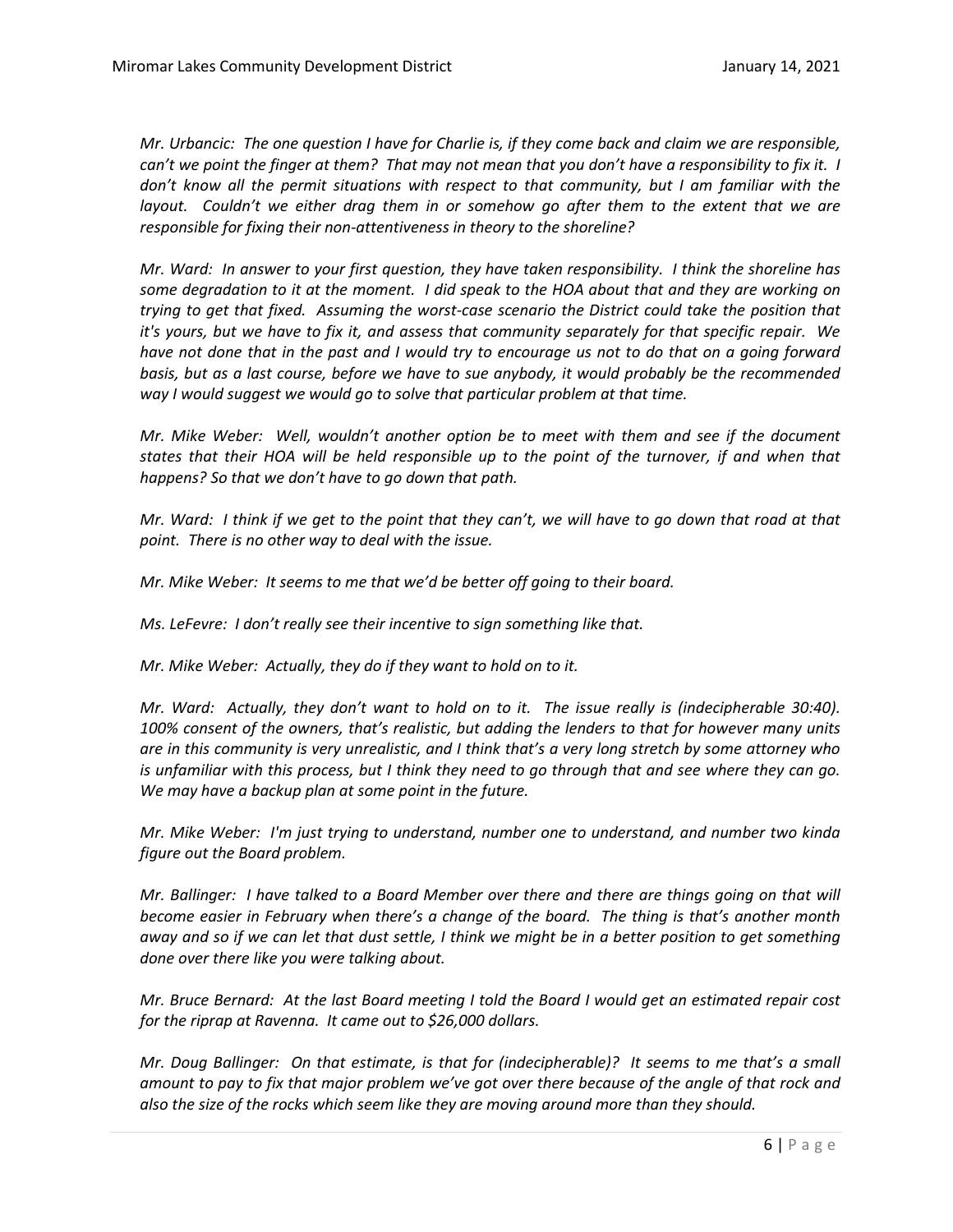*Mr. Bernard: Yes. The rock sizes are between 8 and 18 inches. They've got a few areas that are bare right down to the paper and they got some around towards the channel that are missing rocks at the top, and plus, like you said, the slope is a little steeper than usual, so it's a lot of things. But, just to repair what they have there right now, to get it up so it would look like it does in all the other places, it's \$26,000 dollars.* 

*Mr. Doug Ballinger: For the number of problems that are obviously going wrong over there it seems like to me that would be a temporary fix instead of a permanent fix.*

*Mr. Bernard: That's probably correct. As you know Ravenna has – the riprap headwall has not been there long. With the smaller rocks it's easier for waves and stuff to move them around. If we want to go back for a permanent fix, we would have to figure some way to remove and probably put those smaller rocks down at the toe of the slope and bring in some bigger rocks up top to hold it in place so it wouldn't move.* 

*Mr. Doug Ballinger: Can you get us an estimate of a more permanent fix? Especially if we are going to be inheriting this, or if we are going to give them the figure that each one of their residents over there might have to chip in for.* 

*Mr. Bernard: I can do that. I can get a quote to get 2 -3 foot rocks 4 foot from the top of the bank down on the slope and taking whats there now to pushing it down to the tow.* 

*Ms. LeFevre: We need to bring it up to the standards with all the other lakes.* 

*Mr. Bernard: It will bring the rock sizes to the same size as the other lakes.* 

*Mr. Doug Ballinger: it's 3 years and we haven't even had a hurricane. The wave action, you are so correct Mike, about the type of boats that they've got over there, if you are paying particular attention to the wave action, It comes all the way across from FGCU beach, and that problem is going to be from now on. We've run out of places for boats to ski other than the big lake, #6, and also lake #5. So, we need to fix that so it will withstand future waves in my opinion.* 

*Mr. Ward: I will keep you up to speed as I have more information. Honestly, it's going to be a few months before we hear anything.* 

#### **II. District Engineer**

*Mr. Charlie Krebs: I also received a phone call about that encroachment over there at Portofino and mentioned to them that they need to make a submittal to the District in order to get feedback from the Board. Other than that, I have nothing else to report.* 

*Mr. Mike Weber: Who reported to you?*

*Mr. Krebs: They sent it to Tim Byal, and Tim Byal forwarded it to me, and I responded to Tim that they needed to submit this to the Board it they wanted to get any type of feedback.* 

#### **III. Asset Manager**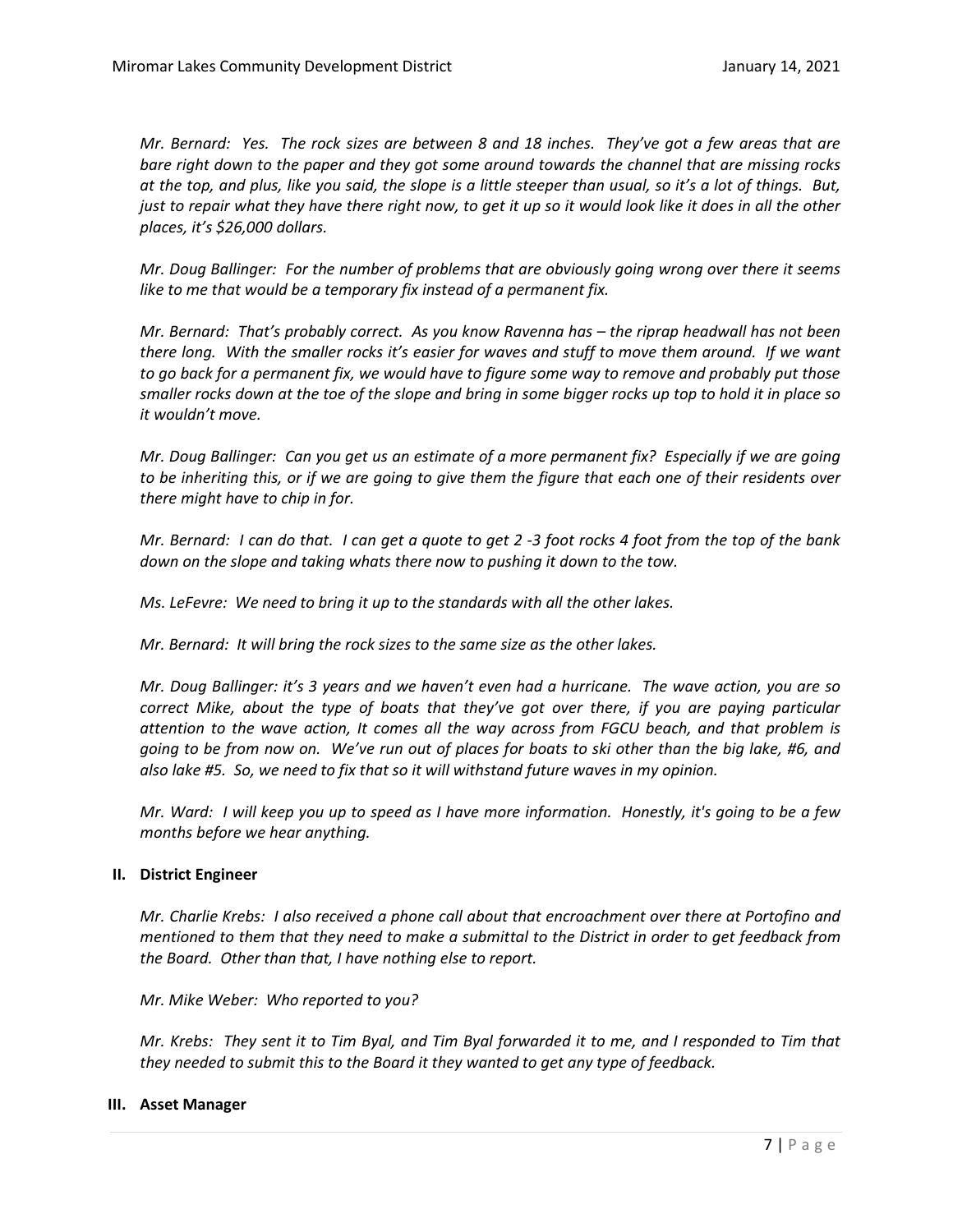#### **a) Operations Report December 2020**

*Mr. Bruce Bernard: The catching of the cane toads slowed down to hardly anything during this cold weather. We only got in like 160 last month and they are all medium sizes, so it will be hit and miss if we have anything until around April when we start up again with our program. Our drainage contract, MRI, is completing Phase III of our stormwater cleaning program. The only other thing we have coming up is we have Charlie working on a little drainage issue we had over in Tivoli on Modena Road where we have a berm that the CDD owns. It's cascading down and keeping an area pretty wet right against the resident's property. We are going to put in three yard drains there and drain it to the street, but that's all we have going on right now. Our lake bank restoration contractor starts Monday.* 

*Mr. Bernard: It will be starting. We have a little bit of work over at St. Moritz and that lake and then we will be coming on the east side.* 

*Mr. Weber: No. What I'm saying is, on the top of your second page of your report, you mentioned stocking of the lakes with fish. I was just wondering did that happen already or is that going to happen?*

*Mr. Bernard: That is done. It was done 2 weeks ago. We did our portion with Miromar, and Esplanade Lakes CDD did lake 5 and we did lake 6 with Miromar Lakes.*

#### **IV. District Manager**

#### **a) Financial Statements for period ending December 30, 2020 (unaudited)**

*Mr. Ward: I have nothing for you unless you have any questions on your financials. I think your audit is about finished. I will put that on the next Agenda.* 

*Ms. LeFevre: I just wondered. Although, we subcontract for landscaping to Miromar. We are still responsible for landscaping as the bottom line. I'm just wondering if there has been any communication in regards to if there's been any issues? Is anybody going to give us a report?*

*Mr. Ward: The agreement that we have with the developer doesn't require them to do anything. We don't get any communications from them whatsoever. Of what's going on, the landscaping we own David's other favorite assets the monuments. We own the monuments.*

#### *Ms. LeFevre: But should we be?*

*Mr. Alan Refkin: Is there any way to find out what it costs Miromar to what the CDD did before? What that cost factor is? In other words, let's just say, as Mary said, this thing is being fully subbed to Miromar because they have a stake. They are going to take it over and take over that whole responsibility that we agreed to. And for that we gave up some cost, and they absorbed that cost, which they quickly, faster than a gunshot, passed out to all the residents plus, plus, plus some. Our dues went up from 14 something to 16 something almost instantaneously. When I asked Tim about that he said oh, yeah, but we threw in the beach and the kitchen sink, but I wouldn't be surprised that because they are doing some, they made some kind of a deal*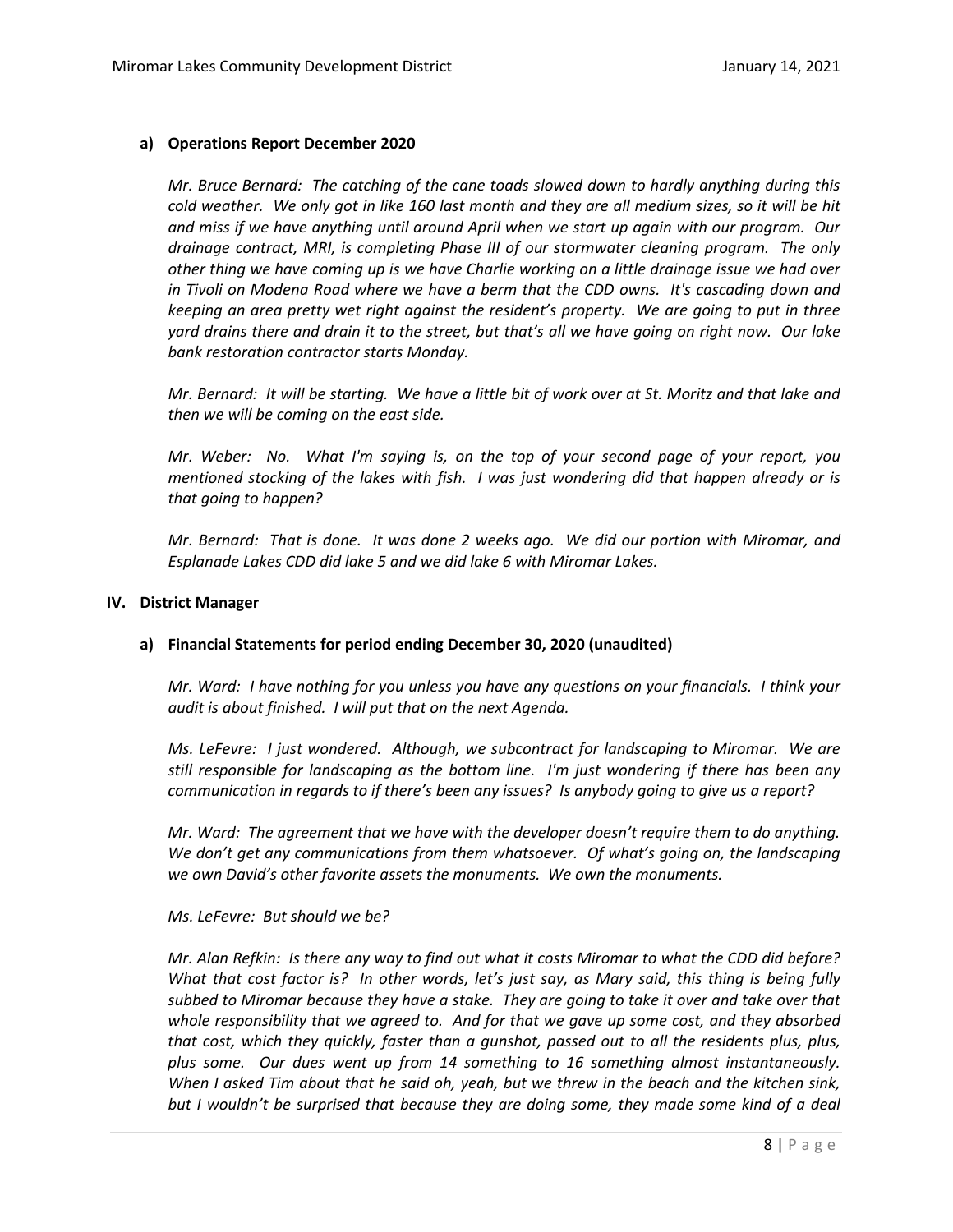*with Estate. I would like to get my hands on what's that cost. What is it? Because if we have to take it back, what's that cost? We should really know. Has it gone up? Has it gone down? If it's gone down, I'd want to know that, but we have no idea what that cost is for what they are doing to the area. Plus, we're taking over more of the berm space. A huge berm they just built over there near Capri, that's going to be ours, right?* 

*Mr. Ward: I don't know. I think it was intended to be.* 

*Mr. Alan Refkin: Intended to be. I would like to get our hands proactively on what these costs are that we very well could pull in. I don't want a surprise to say Oops, that's the cost and by the way all the residents will have to be surprised with this. How do we find out from Tim what the true cost is and maybe if he is feeling all that generous, what the anticipated cost is going to be for all the new things we haven't yet got? Maybe we could get ahead of that.*

*Mr. Ward: Let's just go back a bit. I vaguely remember these numbers, ballpark. I recall when we transferred that back over to the HOA, the cost we were paying for it was roughly the same cost the HOA was paying to that vendor they use for the HOA stuff. I don't know the number, but I know the number is roughly the same number. It translated to, if my memory serves me, \$250 to \$300 dollars a unit a year from our that should have gone into you guys. What went into the HOA I don't know, and I don't know what the actual contract values were that they entered into. I certainly can ask Tim about that. One of the things that Tim did that I thought was very good was, he did work with the County on that University Overlay District and they did come to the plate and they are maintaining what they are supposed to and that cost they are picking up in your HOA should be lower than what we were paying to do all of that maintenance.* 

*Mr. Alan Refkin: I don't think that's the case, or I suspect that may not be the case, and I'll tell you why. If you take a look, we were doing a one-time assessment of about \$600 dollars or something per resident after IRMA, right?*

*Mr. Ward: The issue of why we did that was the reserves needed to –*

*Mr. Alan Refkin: I know the argument on the reserves.* 

*Mr. Ward: That was the whole issue.*

*Mr. Alan Refkin: That was a Nuclear war. But here is the thing, if we are talking about \$200 or \$300 dollars per resident, Miromar cranked that up to \$200 dollars per quarter, not per resident.* 

*Mr. Mike Weber: How do we know that?*

*Mr. Alan Refkin: Because we were paying 14 something before and it went up to 16 something per quarter.* 

*Mr. Mike Weber: What I heard was that had to do with the new berm, the new entrance, the new guardhouse –*

*Mr. Alan Refkin: No. The new guardhouse took it from 16 to 17. That's the new Guardhouse. I'm talking about a year ago. I'm not talking about this recent one. I'm okay on the recent one*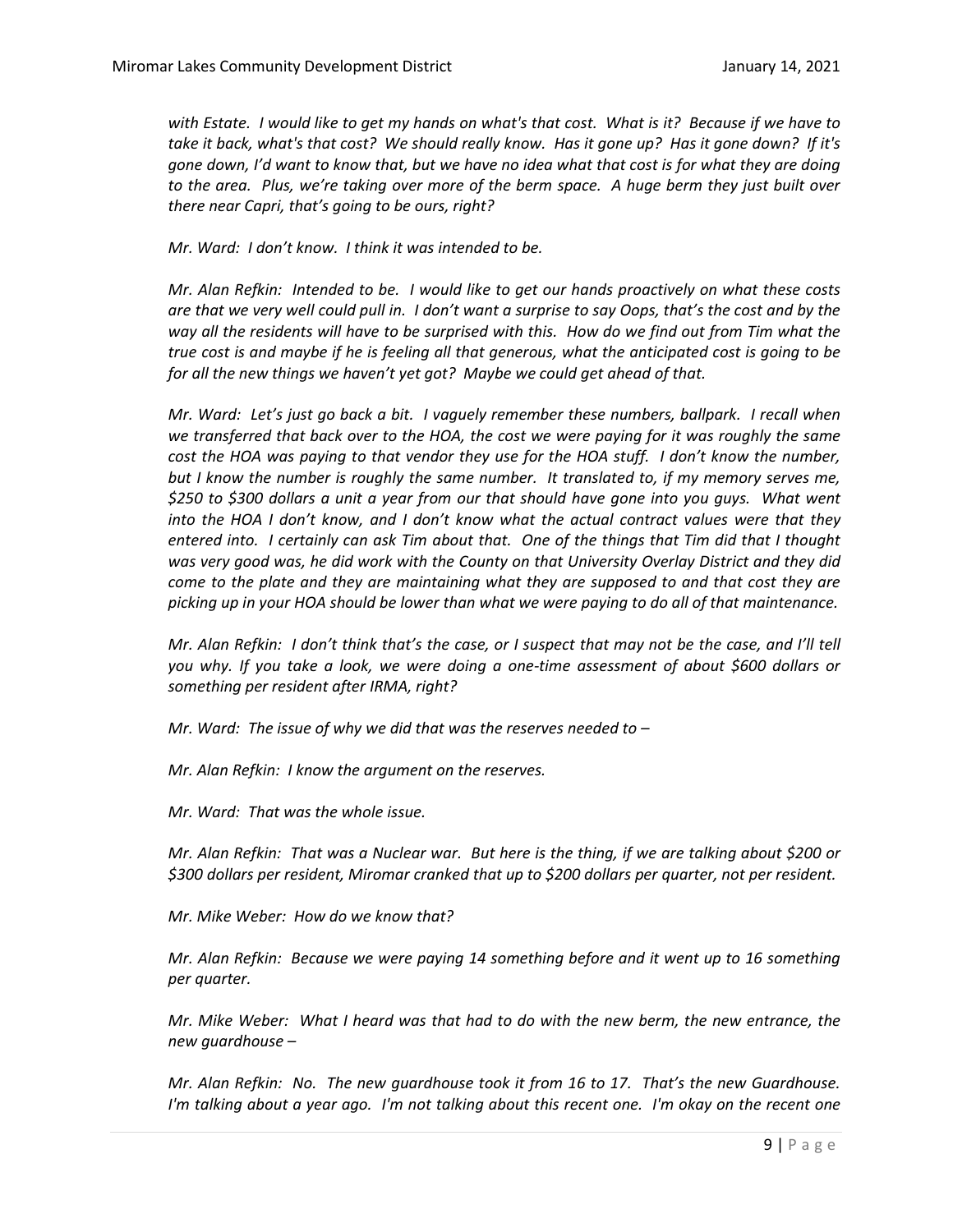*because, yeah, we do have a new guardhouse, we do have a new entrance, and there are new costs. What I'm talking about is you go back to when we were paying 14 and something. Then the next newsletter that came out took it up 16 something. That's the exact time we turned over everything to them. They sent a letter to the residents and said, by the way, we are taking over all this, we are covering all the costs and doing all this, and it went from 14 something to 16 something. Well, if that's \$200 dollars per resident per quarter, okay, and we are talking about \$300 per whatever – there are other things in there I realize, but the fact is, you and I and Mary and Doug are guessing at what all these costs were. I would like to have some tangible numbers to know what our responsibilities would be, what our costs would be, if we took it in-house. Not that we are going to take it in-house. I'm not saying that, but I just think as a Board we probably should know. And you especially Mike, I mean, you're on top of numbers like nobody. If we are talking about that, I would like to know what these numbers are ahead of the game and say, yeah, we've got a good deal. We should keep doing it. But at least we would know what that maintenance costs.* 

*Mr. Mike Weber: Can I suggest that maybe the most accurate way to come up with that number, wou,d be getting a quote from Estates as to what they would charge us if we took over responsibility, because if we ask Miromar, they are allocating costs all over the place, so the point is going to be you are going to get the new direct cost, plus all these allocations, and then trying to weed all that out and getting something accurate. The best bet is to go to Estates and say, okay, these are the properties. We would like to know what it would cost us if we were to pay for it.* 

*Mr. Alan Refkin: That's a really good suggestion, and maybe tack onto that, if the other berms that we don't have, what would the anticipated cost there if we did take those berms over so we would have a handle on what our future costs might be. But that's a good suggestion, thank you. Can we do that?*

*Mr. Mike Weber: I would think they would be open to doing that considering the magnitude of the contract, and as far as putting a quote together.* 

*Mr. Alan Refkin: I think so. I think, keeping ahead of it for us is just as important as what we do on a daily basis. That's a good suggestion, thank you.* 

*Mr. Ward: What I would do is probably, Bruce has on staff a really good landscaping architect. I think we should get a quote to do that for us, and they could put together exactly what we own, or should own, or what we will own, and they have some historical numbers, and maybe we can project out what we will own, and I can then put our side of it together and what that translates into as an assessment.* 

*Mr. Mike Weber: That's fine. That's kind of the same thing. We are looking for somebody independent of Miromar to give us a cost.* 

*Mr. Ward: The only big element is – I think the real reason – the only reason we made that decision was because of those reserves. We have no reserves for this. If you want to do it totally right, and you know the HOA is not going to enter into an agreement with use to fund our reserves, so we either have to stay out there on our own, or hindsight being what it is I would do that reserve study differently than what I did 2 or 3 or 4 years ago. That is, I would just get a*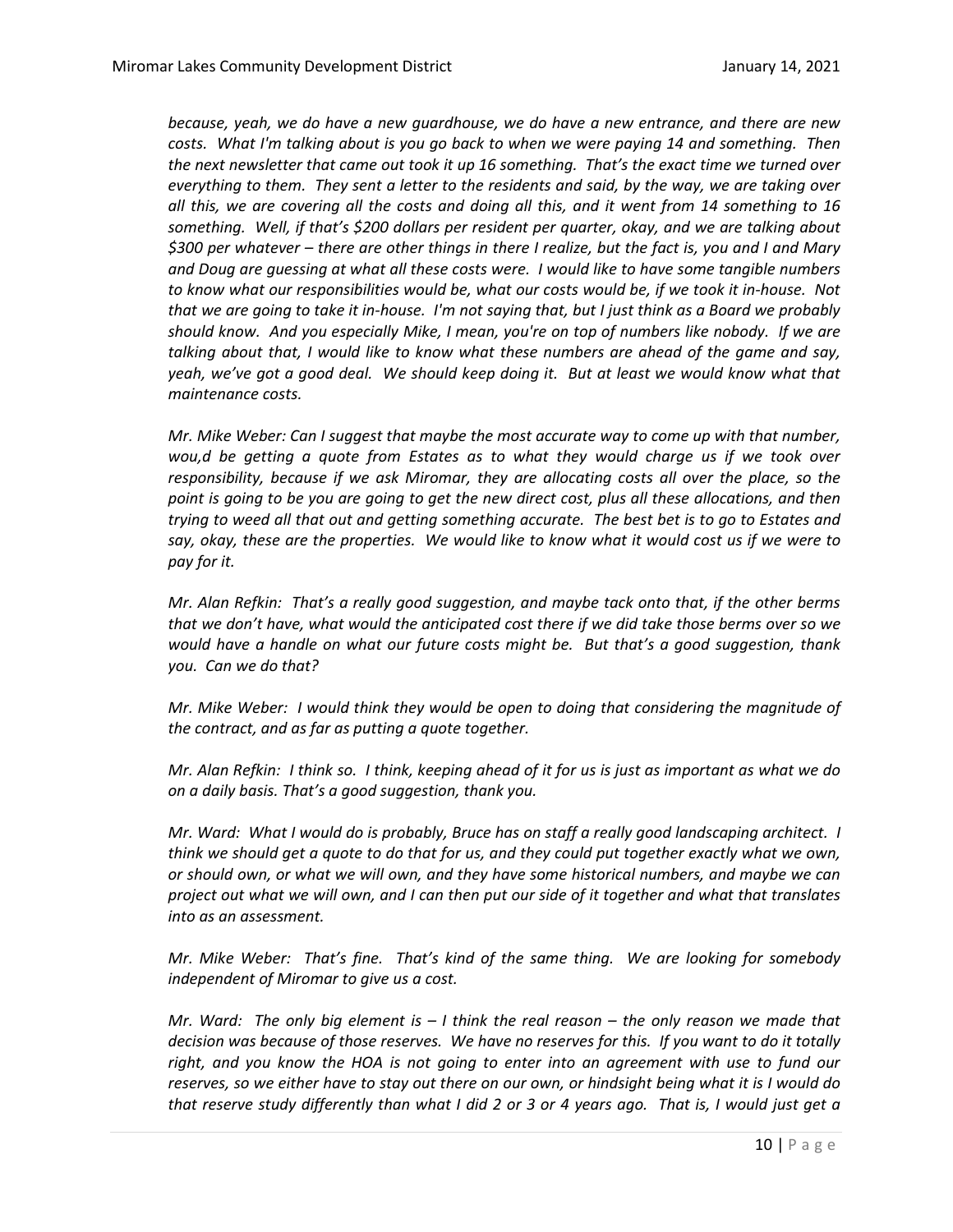*firm who does this for a living to do a regular reserve study for \$3,000 to \$5,000 dollars, who cares what it is, but something relatively inexpensive, but they are really good. These companies, they do a lot of them for HOAs to give you what they should be. That is something that I would do on this project if you really wanted to delve into this.* 

*Mr. Mike Weber: Lets face it we got lucky when Miromar came in and said they would fund the entire cost, it saved us because we had no reserves. I for one have a conservative approach to these issues and to be without a reserve in this environment would be dangerous.* 

*Mr. Alan Refkin: Didn't we get into an argument with Miromar over how the payments for the reserves were being calculated. We had calculated it one way, and they came back to us and calculated it another way. As I recall.* 

*Mr. Ward: I calculated the reserves based upon the anticipated number of units within the project. If you look at it from a developer side, I think the answer to their question was, they don't have to pay any of that because there are already sufficient reserves in the existing HOA reserves account, so there wasn't a need to actually bump up any kind of an assessment that you have as residents within your HOA for the reserves. But it also, obviously, they would then also be eligible for that. They wouldn't have to pay the CDD for increasing the reserves like you would. So, it kind of benefitted both sides of the equation at that point in time.* 

*Mr. Alan Refkin: I agree with Mike. I think it's only prudent to have reserves.* 

*Mr. Ward: Yeah, I think it is prudent to have reserves. If we were going to move forward to to that we should do a full-fledged reserves study.*

*Mr. Mike Weber: You oversee quite a few CDDs. What is the percentage that have reserves versus don't?*

*Mr. Ward: Of all of the CDDs that I have, this one happens to be the oldest one. Every other CDD that I have is new. Most of those have no operations and their HOAs have all of them. The few CDDs that I now have that are doing operations are just getting into that, so at the moment, none of them have a dime to their names. They are different from you all. That will be something that I will have to do with them probably two years from now.* 

*Mr. Mike Weber: Again, I think it's dangerous not to have reserves. I'm all for doing a study. What are we talking about, a hundred dollars a unit or a thousand dollars a unit?*

*Mr. Ward: The key question, and I've said this for probably 30 years: If you want to control your own destiny, you've got to control your assets. It's as simple as that. And whatever decision you make is fine. If you don't want to do that, and you want to let it be in an HOA, that's not a bad decision, that's just the decision. But if you want to control your destiny, you need to control your assets and finances that go with it. Give us a couple of months and we will put together a plan on how to do it, and plans to get all of this done, and we will go from there.* 

*Mr. Mike Weber: how is the schedule for the reserves for next year?*